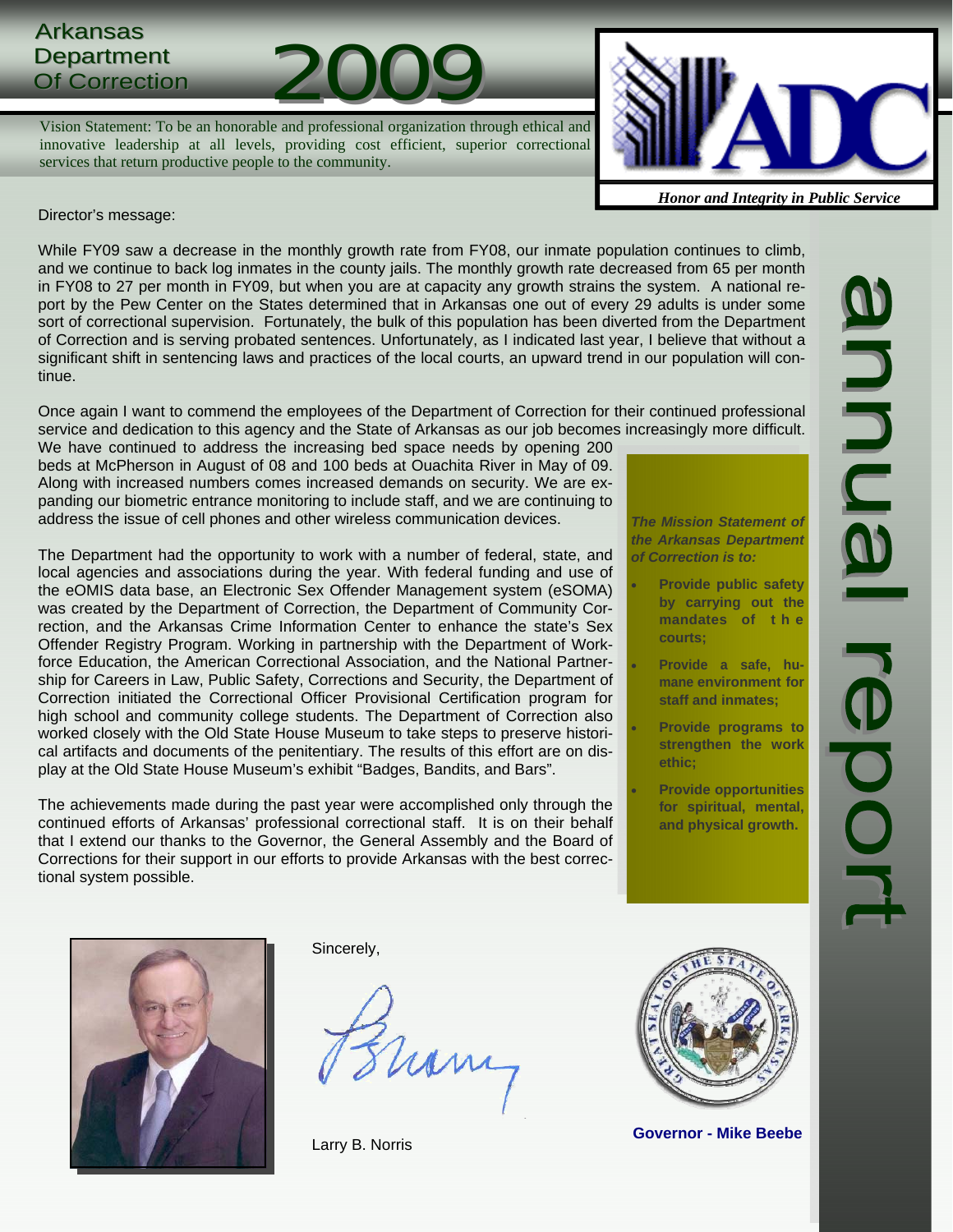

### **eSOMA (Electronic Sex Offender Management of Arkansas)**

Through federal funding by the Bureau of Justice Assistance the Arkansas Department of Correction (ADC), Department of Community Correction (DCC), and the Arkansas Crime Information Center (ACIC) were able to enhance the state's Sex Offender Registry by adding a web application that allows citizens to search for sex offenders within a specified area and register to receive phone and e-mail notifications when a registered sex offender moves into the area.

For convenience, users can log on directly to www.communitynotification.com/arkansas, be redirected to this site by accessing www.acic.org and following the links for the sex offender registry. From there, users can enter any number of addresses for specific locations — such as a home, school, child care center, or park — and register to receive notifications when a sex offender moves within a one-mile radius of the registered address or addresses. Registration is free and confidential.

### **Cellular Telephones**

In response to a situation where a cellular telephone was used to facilitate an escape, the ADC established a policy (AD 09-26) to prohibit the possession or use of mobile/wireless telephones devices by employees or others while within a facility perimeter or while supervising inmates on the grounds of the facility. The seriousness of this issue was also recognized by state legislators. Act 479 of 2009 made the mere possession of a cellular phone or components of a cellular phone by an inmate a Class B felony. Act 479 of 2009 further provided that if an inmate uses a cellular phone to commit or attempt to commit an escape or conduct other felonious activity it becomes a Class A felony.

### **PBMS**

This year the ADC began submitting data electronically to the Association of State Correctional Administrator's (ASCA) Performance Based Measuring System (PBMS). Utilizing the established counting rules for the 224 key indicators, data is generated for most measures by eOMIS and reviewed monthly by unit staff. Approved data is then uploaded to the ASCA website where data from other states is available for comparison. With all state using the same counting rules, the comparisons are more meaningful, and at the close of FY09 there were 24 states entering data. The eOMIS PBMS module that generates the data is also capable of generating comparative reports between facilities of the ADC.

## **ADC's History On View**

A memorandum of understanding between the ADC and the Old State House Museum has resulted in an exhibit of artifacts and photographs being placed on public display in Little Rock. The agreement is a working relationship that will protect, maintain and preserve documents and other artifacts depicting the history of the Department of Correction and is aimed at serving the public purpose of awareness in and support of Arkansas history. The ADC material is being displayed in conjunction with artifacts from the Arkansas State Police in an exhibit called "Badges, Bandits and Bars: Arkansas Law and Justice". The "Badges, Bandits and Bars" exhibit will be on view until March 6, 2011.

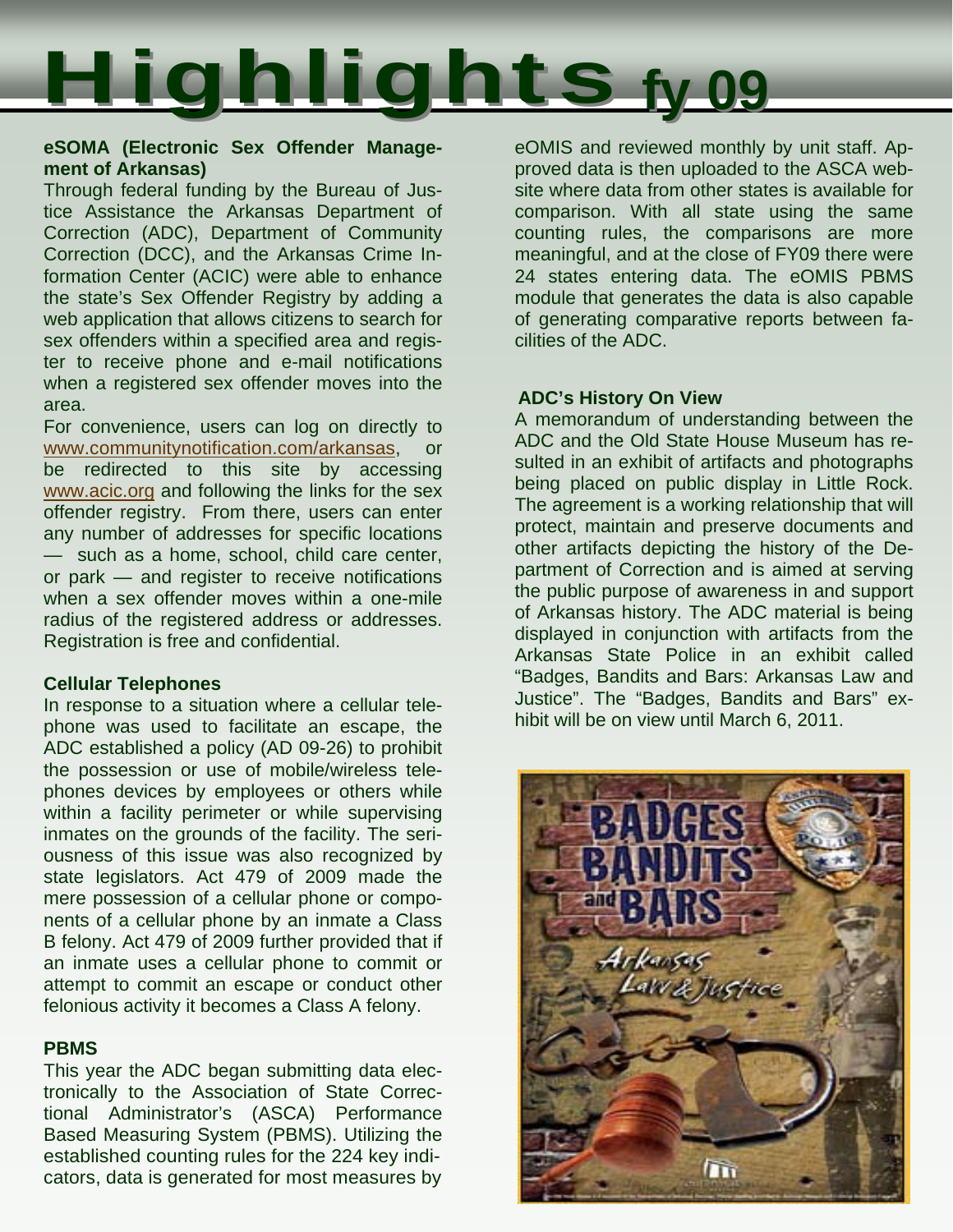# Budget **fy 09**

## **Construction Expenditures**

| <b>Cummins Unit, Trustee Barracks</b>       | \$2,040,990.50  |
|---------------------------------------------|-----------------|
| <b>Cummins Unit, Security Ceiling</b>       | 20,273.70       |
| <b>Cummins Unit, .Armory</b>                | 15,372.26       |
| <b>Cummins Unit, Fire House</b>             | 66,237.13       |
| <b>East AR Unit, Lethal Fence</b>           | 327,468.40      |
| East AR Unit, Non-Contact Visitation        | 38,147.55       |
| <b>Delta Unit, Recreation Yard</b>          | 41,583.43       |
| <b>Grimes Unit, Fuel Station</b>            | 160,435.59      |
| <b>Grimes Unit, Industry Building</b>       | 942,746.36      |
| <b>Grimes Unit, Trailer Park</b>            | 2,284.31        |
| <b>Grimes Unit, Vegetable Cooler</b>        | 67,250.38       |
| <b>ORCU, Special Needs Unit</b>             | 6,960,888.18    |
| <b>ORCU, Fuel Station</b>                   | 113,653.30      |
| <b>McPherson Unit, Fence</b>                | 59,190.85       |
| McPherson Unit, 200 Bed Const.              | 29,408.76       |
| <b>Wville. Unit, Infirmary</b>              | 70,815.90       |
| <b>Wville. Unit, Entrance Bldg.</b>         | 17,545.71       |
| <b>Wville. Unit, ICC Garage</b>             | 107.00          |
| <b>Wville. Unit, Staff House</b>            | 81,035.64       |
| Wville. Unit, Heartbeat Detector Bldg.      | 90,693.25       |
| <b>Wville. Unit, Multi Use Building</b>     | 24,857.59       |
| <b>Wville. Unit, Industry Building</b>      | 651,860.34      |
| <b>Tucker Unit, Entrance Building</b>       | 33,682.95       |
| <b>Tucker Unit, Office</b>                  | 58,499.50       |
| <b>Tucker Max Unit, Chapel</b>              | 17,007.71       |
| <b>Tucker Max Unit, Recreation Yards</b>    | 47,360.90       |
| <b>Various Locks &amp; Door Replacement</b> | 72,595.20       |
| <b>Diagnostic Unit, VUB Renovations</b>     | 3,953.80        |
| <b>Various Roof Repairs</b>                 | 411,054.49      |
| <b>Training Academy, BOQ</b>                | 69,972.40       |
| <b>Hawkins Unit Entrance Building</b>       | 29,493.73       |
| <b>Central Off. Security Enhancement</b>    | 16,976.36       |
| <b>Armory, Construction</b>                 | 3,779.89        |
| Varner Unit, Heartbeat Monitor              | 39,084.04       |
| <b>Admin. East Building, IT Warehouse</b>   | 61,168.04       |
|                                             |                 |
| <b>Total Expenditures</b>                   | \$12,687,475.14 |
| <b>Funding</b>                              |                 |
| <b>General Revenue</b>                      | \$277,491,266   |
| <b>Work Release</b>                         | 2,309,091       |

 **Total \$ 280,135,153**

 **Agriculture 11,673,876 Industry 8,248,641** 



## **Inmate Cost Per Inmate** Per Day Per Year **1997 36.86 13,453.90 1998 37.40 13,651.00 1999 37.65 13,742.25 2000 39.35 14,362.75 2001 40.79 14,888.35 2002 42.59 16,100.15 2003 44.11 15,545.35 2004 47.32 17,271.80 2005 48.24 17,607.60 2006 52.12 19,023.80 2007 54.82 20,009.30 2008 57.13 20,852.45 2009 60.19 21,969.35**

## Operating Expenditures Care & Custody **1998 146,461,122 1999 151,336,081 2000 164,025,025 2001 175,717,556 2002 182,187,792 2003 185,682,413 2004 209,542,704 2005 215,042,365 2006 243,207,957 2007 253,342,707 2008 272,844,471 2009 280,135,153**

## Agriculture Programs

| Unit                           | <b>Acres</b> | Program                       |  |  |  |  |
|--------------------------------|--------------|-------------------------------|--|--|--|--|
| <b>Cummins</b>                 | 14,680       | Crops, Garden, Livestock      |  |  |  |  |
| <b>Tucker</b>                  | 3,601        | Row crops, Garden             |  |  |  |  |
| Wrightsville                   | 5,000        | <b>Livestock</b>              |  |  |  |  |
| East AR Reg.                   | 2,500        | <b>Cotton, Wheat, Soybean</b> |  |  |  |  |
| <b>Ouachita</b>                | 100          | Garden, Livestock             |  |  |  |  |
| <b>Newport</b>                 | 129          | Garden, Livestock             |  |  |  |  |
| <b>N. Central</b>              | 93           | Orchard, Garden, Livestock    |  |  |  |  |
|                                |              |                               |  |  |  |  |
| <b>Total Acreage</b><br>26,103 |              |                               |  |  |  |  |

| <b>Federal Grants Received</b>                |             |
|-----------------------------------------------|-------------|
| <b>Tuberculosis Grant (TB-2008)</b>           | \$40,163    |
| <b>Residential Substance Abuse (07-1907R)</b> | 45,962      |
| <b>Residential Substance Abuse (08-190R)</b>  | 25,384      |
| State Criminal Alien Asst. Program (SCAAP) 08 | 254,704     |
| <b>Adam Walsh SMART08</b>                     | 231,500     |
| <b>Statewide Automated Victim Information</b> | 184,500     |
| <b>FEMA</b>                                   | 296,925     |
| <b>Total Received</b>                         | \$1,079,138 |

## **Industry Revenue**

| <b>Clothing</b>    | \$1,510,049 |
|--------------------|-------------|
| <b>Janitorial</b>  | 1,066,352   |
| <b>Furniture</b>   | 1,860,267   |
| <b>Bus Barn</b>    | 1,859,506   |
| <b>Duplicating</b> | 580.062     |
| Imaging            | 119.419     |
| Vinyl              | 157,081     |
| <b>PIE Program</b> | 299,164     |
| <b>Total</b>       | \$7,451,900 |
|                    |             |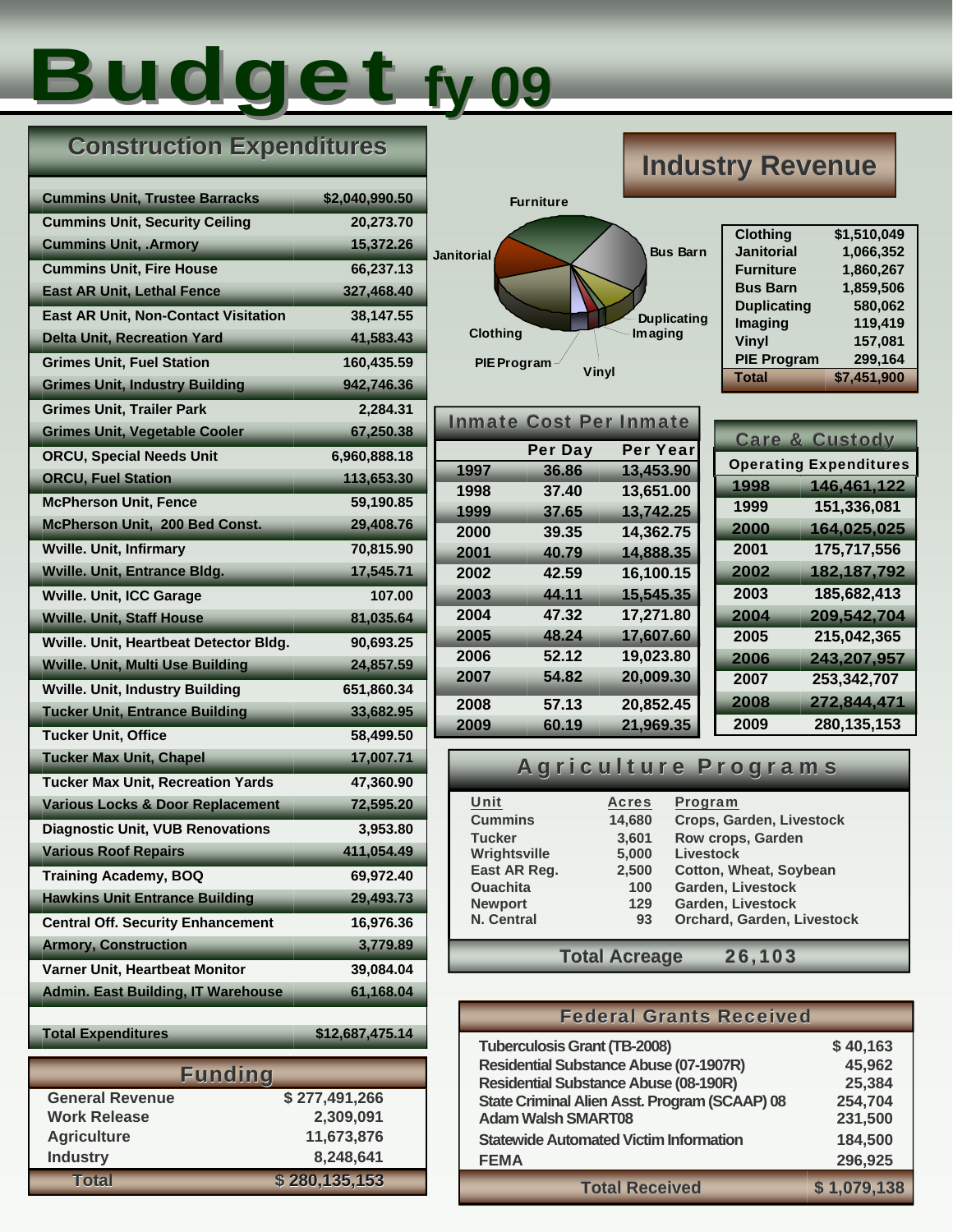# Top 10 Stock Population Offenses Top 10 Admission Offenses<br>
Offense Total Avg Sentence **Top 10 Stock Population Offenses**<br>
Offense Total Avg Sentence

## Top 10 Admission Offenses

| <b>Offense</b>                  | <b>Total</b> | <b>Avg Sentence</b> |
|---------------------------------|--------------|---------------------|
| <b>Controlled Substance</b>     | 2,050        | 8y 4m 16d           |
| <b>Burglary</b>                 | 946          | 8y 4m 15d           |
| <b>Theft</b>                    | 655          | 6y 4m 21d           |
| <b>Assault &amp; Battery</b>    | 417          | <b>7y 6m 21d</b>    |
| <b>Robbery</b>                  | 333          | 12y 1m 11d          |
| <b>Sexual Offenses</b>          | 325          | 15y 5m 13d          |
| <b>Obstructing Gov. Oper.</b>   | 293          | 5y 2m 2d            |
| <b>Forgery</b>                  | 292          | 5y 1m 15d           |
| <b>Weapons</b>                  | 176          | 6y 4m 5d            |
| <b>Offense Involving Family</b> | 167          | 5y 0m 17d           |

| <b>Offense</b>               | <b>Total</b> | <b>Avg Sentence</b> |
|------------------------------|--------------|---------------------|
| <b>Controlled Substance</b>  | 2,819        | 13y 11m 0d          |
| <b>Sexual Offenses</b>       | 2,182        | 25y 2m 22d          |
| <b>Homicide</b>              | 1,935        | 36y 3m 26d          |
| <b>Aggrav. Robbery</b>       | 1,173        | 28y 10m 26d         |
| <b>Burglary</b>              | 1,076        | 13y 0m 25d          |
| <b>Assault &amp; Battery</b> | 662          | 16y 4m 7d           |
| <b>Robbery</b>               | 661          | 16y 1m 20d          |
| <b>Theft</b>                 | 558          | 9y 9m 17d           |
| <b>Gang Related</b>          | 387          | 20y 11m 2d          |
| <b>Obstruct. Gov Oper.</b>   | 279          | 8y 1m 8d            |



|                        |                         | <b>FY09 Releases</b> |                         | <b>Average Sentence Data</b> |                  |                  |                  |
|------------------------|-------------------------|----------------------|-------------------------|------------------------------|------------------|------------------|------------------|
|                        | <b>Male</b>             | <b>Female</b>        | Total                   |                              | <b>Male</b>      | <b>Female</b>    | Total            |
| <b>Asian</b>           | 16                      | $\overline{2}$       | 18                      | Sent.                        | 5y 5m 19d        | 8y 0m 0d         | <b>5y 9m 0d</b>  |
|                        |                         |                      |                         | <b>Stay</b>                  | 1y 7m 26d        | 1y 4m 1d         | 1y 4m 20d        |
| <b>Black</b>           | 2,593                   | 225                  | 2,818                   | Sent.                        | <b>9y 5m 2d</b>  | 6y 7m 0d         | <b>9y 2m 10d</b> |
|                        |                         |                      |                         | <b>Stay</b>                  | 4y 2m 19d        | 2y 2m 14d        | 4y 0m 21d        |
| <b>Hispanic</b>        | 218                     | 14                   | 232                     | Sent.                        | 6y 10m 11d       | <b>9y 0m 26d</b> | 7y 0m 0d         |
|                        |                         |                      |                         | <b>Stay</b>                  | <b>2y 2m 0d</b>  | 2y 1m 2d         | 2y 1m 26d        |
| <b>NA Indian</b>       | 11                      | $\overline{2}$       | 13                      | Sent.                        | <b>6y 2m 5d</b>  | <b>4y 6m 1d</b>  | 5y 11m 2d        |
|                        |                         |                      |                         | <b>Stay</b>                  | 2y 0m 0d         | 1y 0m 9d         | 1y 10m 5d        |
| <b>Mexican</b>         | 9                       | $\bf{0}$             | 9                       | Sent.                        | <b>9y 3m 10d</b> | $\bf{0}$         | <b>9y 3m 10d</b> |
|                        |                         |                      |                         | <b>Stay</b>                  | 2y 8m 18d        | $\bf{0}$         | 2y 8m 18d        |
| <b>Other</b>           | $\overline{\mathbf{A}}$ | $\bf{0}$             | $\overline{\mathbf{4}}$ | Sent.                        | 17y 3m 0d        | $\bf{0}$         | 17y 3m 0d        |
|                        |                         |                      |                         | <b>Stay</b>                  | 4y 0m 0d         | $\bf{0}$         | 4y 0m 0d         |
| <b>Caucasian 3,202</b> |                         | 543                  | 3,745                   | Sent.                        | 8y 0m 0d         | 6y 7m 24d        | <b>7y 9m 17d</b> |
|                        |                         |                      |                         | <b>Stay</b>                  | 3y 6m 0d         | 2y 0m 10d        | 3y 3m 11d        |
| <b>Total</b>           | 6,053                   | 786                  | 6,839                   | Sent.                        | 8y 6m 22d        | <b>6y 8m 1d</b>  | 8y 4m 3d         |
|                        |                         |                      |                         | <b>Stay</b>                  | 3y 9m 0d         | 2y 0m 27d        | 3y 6m 19d        |





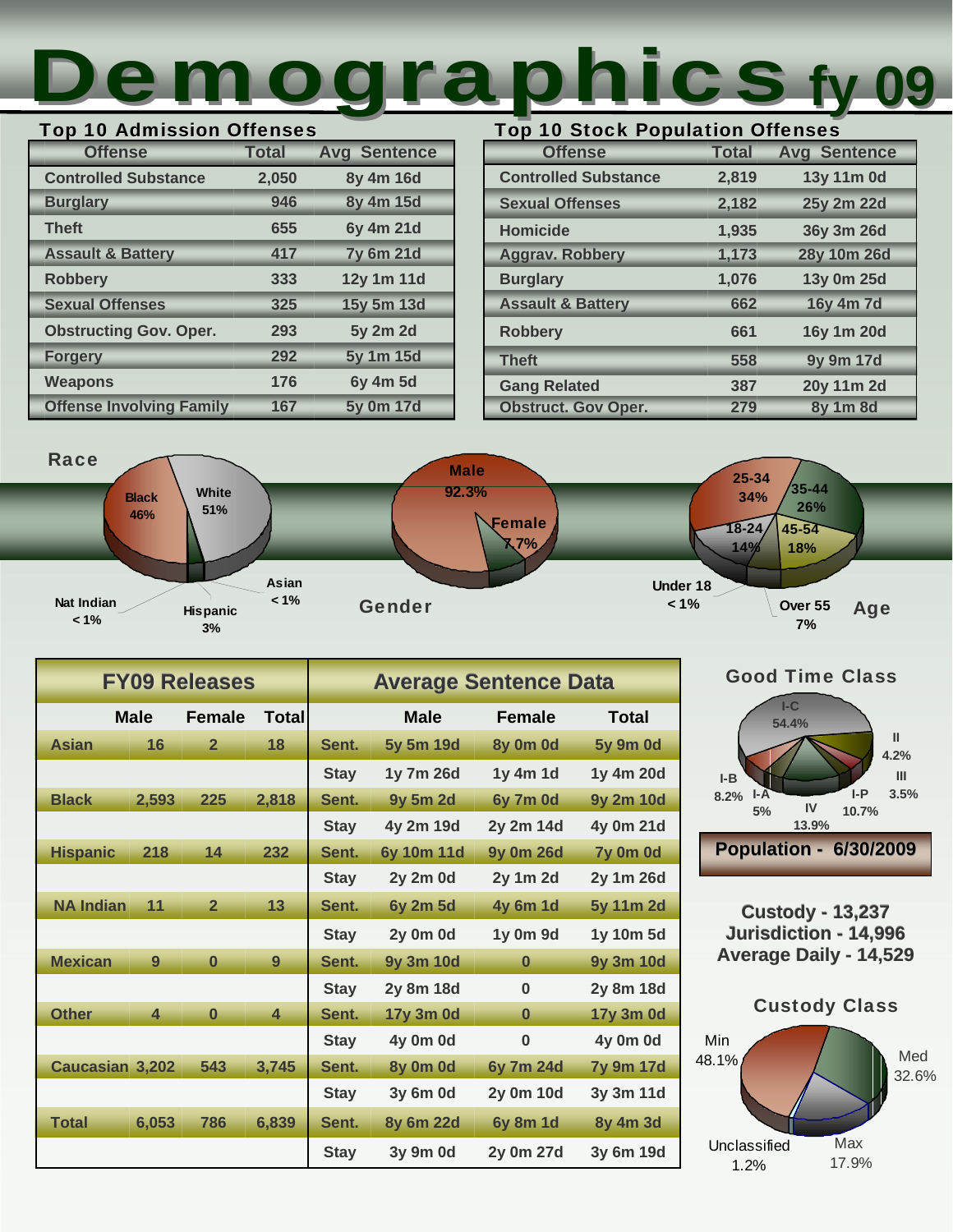# Admissions Admissions**fy 09**

|                    |                | <b>Males</b>   |      | <b>Females</b>   |                  |      |                                                       | <b>Males</b>     |                |                                           | <b>Females</b>   |                     |      |
|--------------------|----------------|----------------|------|------------------|------------------|------|-------------------------------------------------------|------------------|----------------|-------------------------------------------|------------------|---------------------|------|
| <b>County</b>      | B              | W              |      | B                | W                |      | <b>County</b>                                         | B                | W              |                                           | B                | W                   |      |
| Arkansas           | 41             | 19             | 0.9% | $\overline{2}$   | $\mathbf{1}$     | 0.0% | <b>Little River</b>                                   | 21               | 26             | 0.7%                                      | 4                | 5                   | 0.1% |
| Ashley             | 28             | 21             | 0.7% | 11               | 6                | 0.3% | Logan                                                 | $\mathbf{3}$     | 19             | 0.3%                                      | $\overline{0}$   | 3                   | 0.0% |
| <b>Baxter</b>      | $\mathbf 0$    | 58             | 0.9% | $\pmb{0}$        | 3                | 0.0% | Lonoke                                                | 44               | 111            | 2.3%                                      | 6                | 18                  | 0.4% |
| Benton             | 9              | 232            | 3.5% | $\overline{0}$   | 47               | 0.7% | Madison                                               | $\overline{7}$   | 6              | 0.2%                                      | $\overline{1}$   | $\overline{0}$      | 0.0% |
| <b>Boone</b>       | $\mathbf{1}$   | 51             | 0.8% | $\mathbf 0$      | 8                | 0.1% | Marion                                                | $\mathbf{1}$     | 29             | 0.4%                                      | 0                | $\overline{2}$      | 0.0% |
| <b>Bradley</b>     | 13             | 6              | 0.3% | $\mathbf{1}$     | $\mathbf{1}$     | 0.0% | <b>Miller</b>                                         | 98               | 81             | 2.6%                                      | 12               | 13                  | 0.4% |
| Calhoun            | 5              | 5              | 0.1% | $\mathbf 0$      | 0                | 0.0% | Mississippi                                           | 94               | 44             | 2.0%                                      | 5                | 6                   | 0.2% |
| Carroll            | $\overline{0}$ | 22             | 0.3% | $\overline{0}$   | $\overline{2}$   | 0.0% | Monroe                                                | 21               | 10             | 0.5%                                      | $\mathbf{1}$     | $\overline{2}$      | 0.0% |
| Chicot             | 27             | 4              | 0.5% | $\mathbf{1}$     | $\mathbf 0$      | 0.0% | Montgomery                                            | $\mathbf 0$      | 6              | 0.1%                                      | $\overline{0}$   | 0                   | 0.0% |
| <b>Clark</b>       | 23             | 16             | 0.6% | $\overline{0}$   | $\mathbf{1}$     | 0.0% | Nevada                                                | 11               | 8              | 0.3%                                      | $\overline{1}$   | $\overline{2}$      | 0.0% |
| Clay               | $\mathbf{1}$   | 36             | 0.5% | $\overline{0}$   | $\overline{c}$   | 0.0% | Newton                                                | $\mathbf 0$      | 9              | 0.1%                                      | 0                | $\mathbf{1}$        | 0.0% |
| Cleburne           | $\mathbf{1}$   | 41             | 0.6% | $\mathbf 0$      | $\overline{4}$   | 0.1% | <b>Ouachita</b>                                       | 44               | 10             | 0.8%                                      | $\overline{0}$   | $\mathbf 0$         | 0.0% |
| Cleveland          | $\overline{7}$ | 14             | 0.3% | $\mathbf 0$      | $\mathbf{1}$     | 0.0% | Perry                                                 | $\mathbf 0$      | 12             | 0.2%                                      | 0                | $\mathbf 0$         | 0.0% |
| Columbia           | 38             | 9              | 0.7% | $\overline{2}$   | $\boldsymbol{0}$ | 0.0% | <b>Phillips</b>                                       | 21               | 8              | 0.4%                                      | $\overline{1}$   | $\mathbf{1}$        | 0.0% |
| Conway             | 12             | 17             | 0.2% | $\mathbf{1}$     | 0                | 0.2% | Pike                                                  | $\mathbf 0$      | 13             | 0.2%                                      | 0                | 0                   | 0.0% |
| Craighead          | 89             | 113            | 3.0% | $\bf 8$          | 20               | 0.4% | Poinsett                                              | 10               | 34             | 0.7%                                      | 0                | 9                   | 0.1% |
| Crawford           | 14             | 119            | 2.0% | $\mathbf{1}$     | 20               | 0.3% | Polk                                                  | $\mathbf 0$      | 14             | 0.2%                                      | 0                | $\overline{c}$      | 0.0% |
| Crittenden         | 184            | 52             | 3.5% | 16               | 10               | 0.4% | Pope                                                  | 21               | 114            | 2.0%                                      | 5                | 21                  | 0.4% |
| Cross              | 6              | $\overline{7}$ | 0.2% | $\mathbf{0}$     | $\mathbf 0$      | 0.0% | Prairie                                               | 8                | 6              | 0.2%                                      | $\mathbf 0$      | $\mathbf 1$         | 0.0% |
| <b>Dallas</b>      | 11             | 4              | 0.2% | $\boldsymbol{0}$ | $\mathbf 0$      | 0.0% | Pulaski                                               | 614              | 217            | 12.3%                                     | 52               | 46                  | 1.4% |
| Desha              | 29             | 4              | 0.5% | $\mathbf{1}$     | $\mathbf{1}$     | 0.0% | Randolph                                              | $\mathbf 0$      | 27             | 0.4%                                      | 0                | 4                   | 0.1% |
| <b>Drew</b>        | 27             | 17             | 0.7% | $\overline{2}$   | 6                | 0.1% | <b>St Francis</b>                                     | 44               | 10             | 0.8%                                      | $\overline{2}$   | $\overline{2}$      | 0.1% |
| Faulkner           | 91             | 125            | 3.2% | 9                | 24               | 0.5% | Saline                                                | 22               | 105            | 1.9%                                      | 3                | 21                  | 0.4% |
| Franklin           | $\overline{2}$ | 35             | 0.5% | $\boldsymbol{0}$ | 6                | 0.1% | Scott                                                 | $\overline{2}$   | 18             | 0.3%                                      | $\mathsf 0$      | 3                   | 0.0% |
| Fulton             | 0              | 11             | 0.2% | $\pmb{0}$        | 3                | 0.0% | Searcy                                                | $\mathbf 0$      | 7              | 0.1%                                      | 0                | $\mathbf{1}$        | 0.0% |
| Garland            | 56             | 78             | 2.0% | $\overline{4}$   | 9                | 0.2% | Sebastian                                             | 148              | 369            | 7.6%                                      | 14               | 33                  | 0.7% |
| Grant              | 9              | 20             | 0.4% | $\mathbf{1}$     | 8                | 0.1% | Sevier                                                | 8                | 38             | 0.7%                                      | 0                | $\overline{7}$      | 0.1% |
| Greene             | $\overline{7}$ | 91             | 1.4% | $\overline{1}$   | $\overline{7}$   | 0.1% | Sharp                                                 | $\overline{1}$   | 19             | 0.3%                                      | $\overline{0}$   | $\overline{2}$      | 0.0% |
| Hempstead          | 41             | 12             | 0.8% | 5                | $\overline{c}$   | 0.1% | Stone                                                 | $\pmb{0}$        | 19             | 0.3%                                      | 0                | 4                   | 0.1% |
| <b>Hot Springs</b> | 20             | 34             | 0.8% | $\mathbf{1}$     | 6                | 0.1% | Union                                                 | 115              | 22             | 2.0%                                      | 12               | $\overline{5}$      | 0.3% |
| Howard             | 40             | 27             | 1.0% | 5                | 8                | 0.2% | Van Buren                                             | $\mathbf{1}$     | 26             | 0.4%                                      | 0                | 5                   | 0.1% |
| Independ.          | 11             | 46             | 0.8% | $\overline{2}$   | 6                | 0.1% | Washington                                            | 103              | 384            | 7.2%                                      | 5                | 60                  | 1.0% |
| Izard              | $\mathbf 0$    | 14             | 0.2% | 0                | 0                | 0.0% | White                                                 | 25               | 112            | 2.0%                                      | 2                | 26                  | 0.4% |
| Jackson            | 27             | 41             | 1.0% | $\overline{4}$   | 5                | 0.1% | Woodruff                                              | $\mathbf{1}$     | 1              | 0.0%                                      | $\boldsymbol{0}$ | $\overline{0}$      | 0.0% |
| Jefferson          | 108            | 28             | 2.0% | 8                | 3                | 0.2% | Yell                                                  | $\pmb{0}$        | 21             | 0.3%                                      | 0                | $\overline{4}$      | 0.1% |
| Johnson            | $\overline{4}$ | 56             | 0.9% | $\overline{0}$   | 11               | 0.2% | Int.St.Comp.                                          | $\boldsymbol{0}$ | $\overline{0}$ | 0.0%                                      | $\overline{0}$   | $\mathsf{O}\xspace$ | 0.0% |
| Lafayette          | 26             | 7              | 0.5% | $\overline{2}$   | 1                | 0.0% | Unknown                                               | 1                | $\mathbf{1}$   | 0.0%                                      | 0                | 1                   | 0.0% |
| Lawrence           | 25             | 9              | 0.5% | 5                | $\mathbf{1}$     | 0.1% | Males = $6,003$ Females = 764 Total Intakes = $6,767$ |                  |                |                                           |                  |                     |      |
| Lee                | 10             | 5              | 0.2% | 0                | 0                | 0.0% |                                                       |                  |                | <b>Average County Jail Backup - 1,294</b> |                  |                     |      |
| Lincoln            | $\overline{5}$ | $\overline{4}$ | 0.1% | $\overline{1}$   | $\mathbf{1}$     | 0.0% |                                                       |                  |                | <b>Average County 309 Contract - 279</b>  |                  |                     |      |